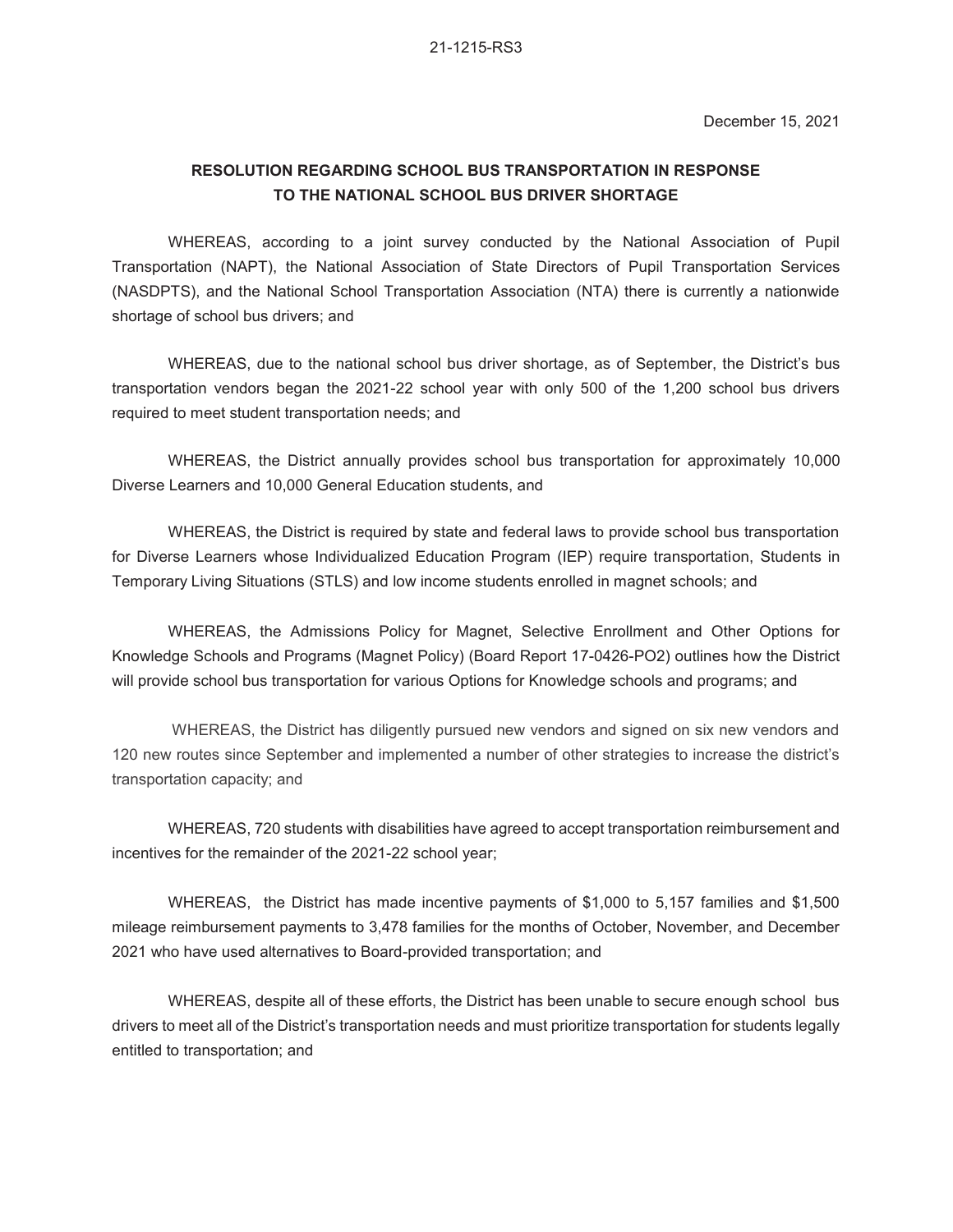WHEREAS, in compliance with a Letter of Finding dated November 12, 2021, issued by the Illinois State Board of Education (ISBE) for the systemic state complaint 2022-CO-0022 relating to transportation for students with IEPs for the 2021-22 school year, the District has submitted a plan of action to ISBE to provide transportation to students with IEPs that includes the following elements:

- Securing new transportation vendors. The District has contracted with six new transportation companies, including North Star Taxi Cab, Ride-A-Long Transportation, Allen Green, Yellow Bus, Flash Cab, and Kalaju Transportation. The District has secured 120 routes from these new transportation companies.
- Providing vendor incentives to recruit new drivers. The District has provided vendor incentives by offering to pay \$1,000 for each new driver recruited by a private vendor and \$1,000 bonuses per quarter for existing drivers.
- Hosting job fairs for bus driver recruitment. The District has hosted job fairs for vendors to recruit new bus aides, and has invited vendors to join the District at the job fairs to assist in recruitment. The District has also partnered with Chicago City Colleges to host bus driver job fairs. The District has assisted in marketing and communicating the sign-on bonuses at these job fairs.
- Utilizing mitigation strategies for existing routes. Since the beginning of the 2021-2022 school year, the District has been using the mitigation strategy of students arriving at school 30 minutes early or departing from school 30 minutes after the end of the school day, and providing additional financial supports to schools who serve those students as part of the district pandemic relief funding to schools.
- Purging Ridership Roles. The Transportation Department is continuously reviewing ridership data to ensure that routes are not artificially inflated with students who currently waived transportation or are no longer in the District.
- Collaborating with other Districts. The Transportation Department has been collaborating with other large school districts to discuss bus driver recruitment initiatives and to brainstorm ways to maximize routing efficiency.
- Providing Transportation Incentives. The District has offered families willing to transport their students a \$1,000 one-time payment and \$500 each month. Families do not have to waive transportation in order to receive the incentive. A family may choose to receive the incentive until the District can secure a route for the student.

WHEREAS, the Board and the Chief Executive Officer are committed to meeting the transportation needs of its most vulnerable students and complying with all of the District's legal obligations;

## **NOW, THEREFORE, BE IT RESOLVED:**

1. The Transportation Department will produce a plan(s) for actionable alternative solutions to meet the transportation needs of students with IEPs. These alternative plans, including potentially rerouting some or all students who currently have transportation, will prioritize transportation for students in the following order: